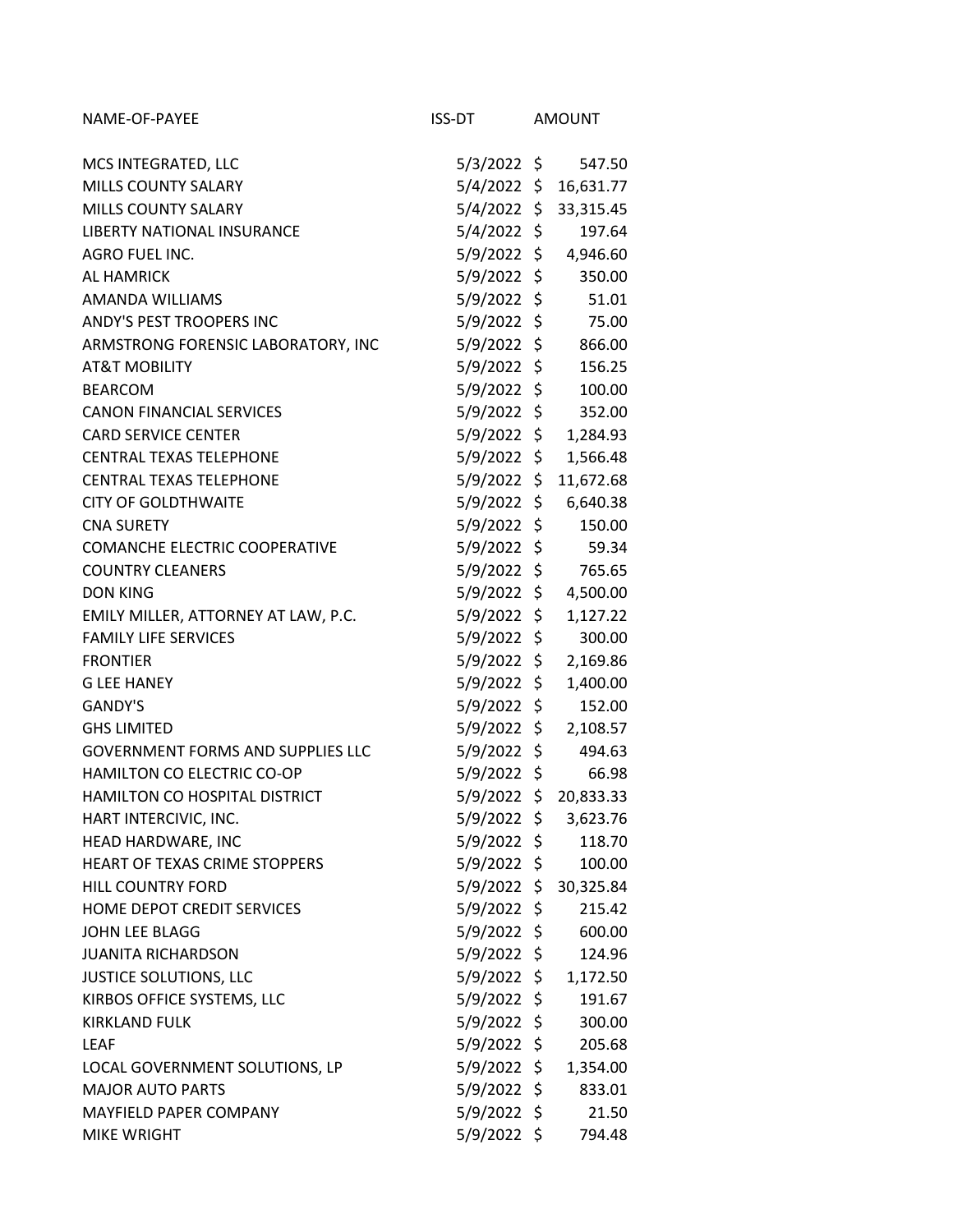| MILLS COUNTY GENERAL STORE               | $5/9/2022$ \$  |         | 400.73    |
|------------------------------------------|----------------|---------|-----------|
| MILLS COUNTY VEHICLE REGISTRATION        | $5/9/2022$ \$  |         | 7.50      |
| PATRICK D. HOWARD                        | $5/9/2022$ \$  |         | 1,166.25  |
| PF&E OIL COMPANY                         | $5/9/2022$ \$  |         | 3,440.20  |
| <b>S&amp;S SUPPLY</b>                    | $5/9/2022$ \$  |         | 1,639.83  |
| <b>S&amp;S SUPPLY</b>                    | 5/9/2022 \$    |         | 4.45      |
| <b>SUMMER CAMPBELL</b>                   | $5/9/2022$ \$  |         | 235.35    |
| <b>TEGELER CHEVROLET LLC</b>             | $5/9/2022$ \$  |         | 253.86    |
| THE GOLDTHWAITE EAGLE                    | $5/9/2022$ \$  |         | 1,303.00  |
| THIRD COURT OF APPEALS                   | 5/9/2022 \$    |         | 100.00    |
| <b>TODD STEELE</b>                       | $5/9/2022$ \$  |         | 400.00    |
| <b>TOMMY ADAMS</b>                       | $5/9/2022$ \$  |         | 100.00    |
| <b>TOTAL OFFICE SOLUTION</b>             | 5/9/2022       | \$      | 81.96     |
| <b>U.S. BANK VOYAGER</b>                 | $5/9/2022$ \$  |         | 3,335.60  |
| UNIFIRST CORPORATION                     | $5/9/2022$ \$  |         | 328.52    |
| WEST TEXAS FIRE EXTINGUISHER, INC.       | $5/9/2022$ \$  |         | 45.64     |
| MILLS COUNTY SALARY                      | $5/9/2022$ \$  |         | 17,350.36 |
| NATIONWIDE RETIREMENT SOLUTIONS          | 5/9/2022       | \$      | 690.00    |
| <b>CARD SERVICE CENTER</b>               | $5/11/2022$ \$ |         | 634.99    |
| ADVANTAGE OFFICE PRODUCTS LLC            | $5/23/2022$ \$ |         | 307.59    |
| AGRO FUEL INC.                           | $5/23/2022$ \$ |         | 5,172.53  |
| <b>AL HAMRICK</b>                        | 5/23/2022      | \$      | 175.00    |
| ALOHA SATELLITES INC                     | 5/23/2022      | \$      | 177.05    |
| ANGELA JOHNSON                           | $5/23/2022$ \$ |         | 40.00     |
| APPLIED CONCEPTS, INC                    | 5/23/2022 \$   |         | 150.00    |
| ARMSTRONG FORENSIC LABORATORY, INC       | $5/23/2022$ \$ |         | 3,706.00  |
| <b>ATMOS ENERGY</b>                      | 5/23/2022      | \$      | 546.25    |
| <b>BONNET PLUMBING</b>                   | 5/23/2022 \$   |         | 256.50    |
| <b>BROWN COUNTY: JOSIE CONTRERAS</b>     | 5/23/2022 \$   |         | 568.19    |
| <b>CARL'S AUTO SUPPLY</b>                | 5/23/2022 \$   |         | 66.35     |
| <b>CIRA</b>                              | 5/23/2022      | $\zeta$ | 303.68    |
| <b>CITY OF GOLDTHWAITE</b>               | 5/23/2022 \$   |         | 20.00     |
| <b>CONDOR DOCUMENT SERVICES</b>          | 5/23/2022 \$   |         | 70.00     |
| <b>DEBBIE WATSON</b>                     | 5/23/2022 \$   |         | 40.00     |
| <b>DEBBY GRBA</b>                        | $5/23/2022$ \$ |         | 38.64     |
| EMILY MILLER, ATTORNEY AT LAW, P.C.      | $5/23/2022$ \$ |         | 675.00    |
| <b>FAMILY PRACTICE ASSOCIATES</b>        | 5/23/2022 \$   |         | 150.00    |
| FAMILY PRACTICE CLINIC MILLS             | 5/23/2022 \$   |         | 102.73    |
| <b>FRIENDS OF THE LIBRARY</b>            | $5/23/2022$ \$ |         | 40.00     |
| <b>GANDY'S</b>                           | 5/23/2022 \$   |         | 130.34    |
| <b>GNS</b>                               | $5/23/2022$ \$ |         | 414.00    |
| <b>GOVERNMENT FORMS AND SUPPLIES LLC</b> | $5/23/2022$ \$ |         | 229.25    |
| <b>GREAT AMERICA FINANCIAL SERVICES</b>  | $5/23/2022$ \$ |         | 119.86    |
| <b>GUY BURNS</b>                         | 5/23/2022 \$   |         | 239.68    |
| <b>HEART OF TEXAS CRIME STOPPERS</b>     | $5/23/2022$ \$ |         | 40.00     |
| HEART OF TEXAS MECHANICAL CONTRACTI      | $5/23/2022$ \$ |         | 309.66    |
| HIGGINBOTHAM BROS TRUE VALUE             | 5/23/2022 \$   |         | 12.38     |